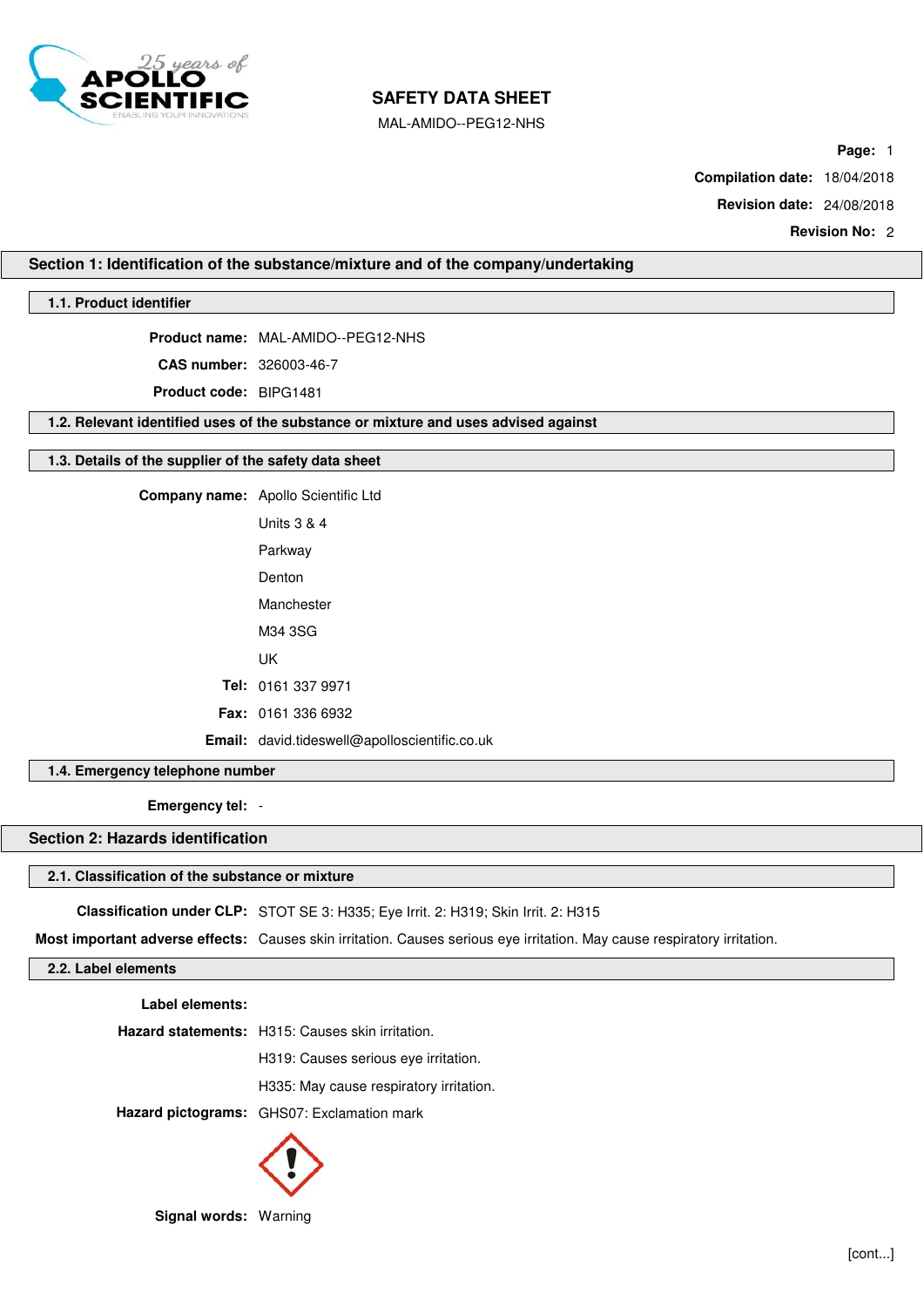### MAL-AMIDO--PEG12-NHS

**Page:** 2

**Precautionary statements:** P280: Wear protective gloves/protective clothing/eye protection/face protection.

P261: Avoid breathing dust.

P271: Use only outdoors or in a well-ventilated area.

# **2.3. Other hazards**

**Other hazards:** Danger of serious damage to health by prolonged exposure.

**PBT:** This product is not identified as a PBT/vPvB substance.

# **Section 3: Composition/information on ingredients**

### **3.1. Substances**

**Chemical identity:** MAL-AMIDO--PEG12-NHS

**CAS number:** 326003-46-7

# **Section 4: First aid measures**

### **4.1. Description of first aid measures**

**Skin contact:** Remove all contaminated clothes and footwear immediately unless stuck to skin. Wash immediately with plenty of soap and water.

**Eye contact:** Bathe the eye with running water for 15 minutes. Consult a doctor.

**Ingestion:** Wash out mouth with water. Consult a doctor.

**Inhalation:** Remove casualty from exposure ensuring one's own safety whilst doing so. Consult a doctor.

# **4.2. Most important symptoms and effects, both acute and delayed**

**Skin contact:** There may be irritation and redness at the site of contact.

**Eye contact:** There may be irritation and redness. The eyes may water profusely.

**Ingestion:** There may be soreness and redness of the mouth and throat.

**Inhalation:** There may be irritation of the throat with a feeling of tightness in the chest. Exposure may cause coughing or wheezing.

**Delayed / immediate effects:** Delayed effects can be expected after long-term exposure.

## **4.3. Indication of any immediate medical attention and special treatment needed**

**Immediate / special treatment:** Not applicable.

## **Section 5: Fire-fighting measures**

### **5.1. Extinguishing media**

**Extinguishing media:** Carbon dioxide, dry chemical powder, foam. Suitable extinguishing media for the

surrounding fire should be used. Use water spray to cool containers.

# **5.2. Special hazards arising from the substance or mixture**

**Exposure hazards:** In combustion emits toxic fumes of carbon dioxide / carbon monoxide. Nitrogen oxides

(NOx).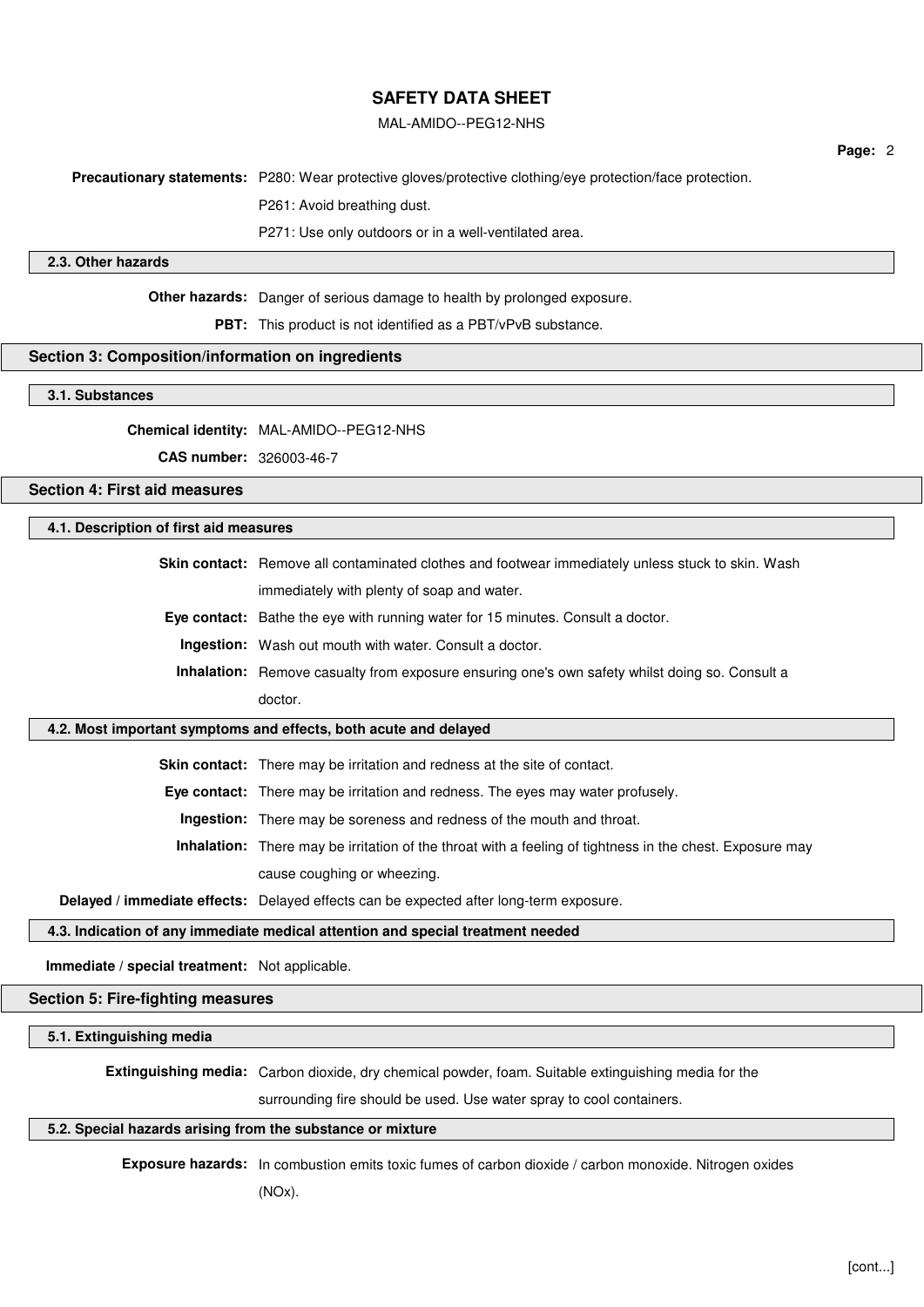### MAL-AMIDO--PEG12-NHS

#### **5.3. Advice for fire-fighters**

**Advice for fire-fighters:** Wear self-contained breathing apparatus. Wear protective clothing to prevent contact with skin and eyes.

**Section 6: Accidental release measures**

# **6.1. Personal precautions, protective equipment and emergency procedures**

**Personal precautions:** Refer to section 8 of SDS for personal protection details. If outside do not approach from downwind. If outside keep bystanders upwind and away from danger point. Mark out the contaminated area with signs and prevent access to unauthorised personnel. Turn leaking containers leak-side up to prevent the escape of liquid.

**6.2. Environmental precautions**

**Environmental precautions:** Do not discharge into drains or rivers. Contain the spillage using bunding.

### **6.3. Methods and material for containment and cleaning up**

**Clean-up procedures:** Absorb into dry earth or sand. Transfer to a closable, labelled salvage container for

disposal by an appropriate method.

# **6.4. Reference to other sections**

**Reference to other sections:** Refer to section 8 of SDS.

# **Section 7: Handling and storage**

# **7.1. Precautions for safe handling**

**Handling requirements:** Avoid direct contact with the substance. Ensure there is sufficient ventilation of the area.

Do not handle in a confined space. Avoid the formation or spread of mists in the air. Only

use in fume hood.

## **7.2. Conditions for safe storage, including any incompatibilities**

**Storage conditions:** Store in a cool, well ventilated area. Keep container tightly closed. Store under Argon. Recommended storage temp 2-8 °C.

**Suitable packaging:** Must only be kept in original packaging.

**7.3. Specific end use(s)**

**Specific end use(s):** No data available.

**Section 8: Exposure controls/personal protection**

**8.1. Control parameters**

**Workplace exposure limits:** No data available.

**DNEL/PNEC Values**

**DNEL / PNEC** No data available.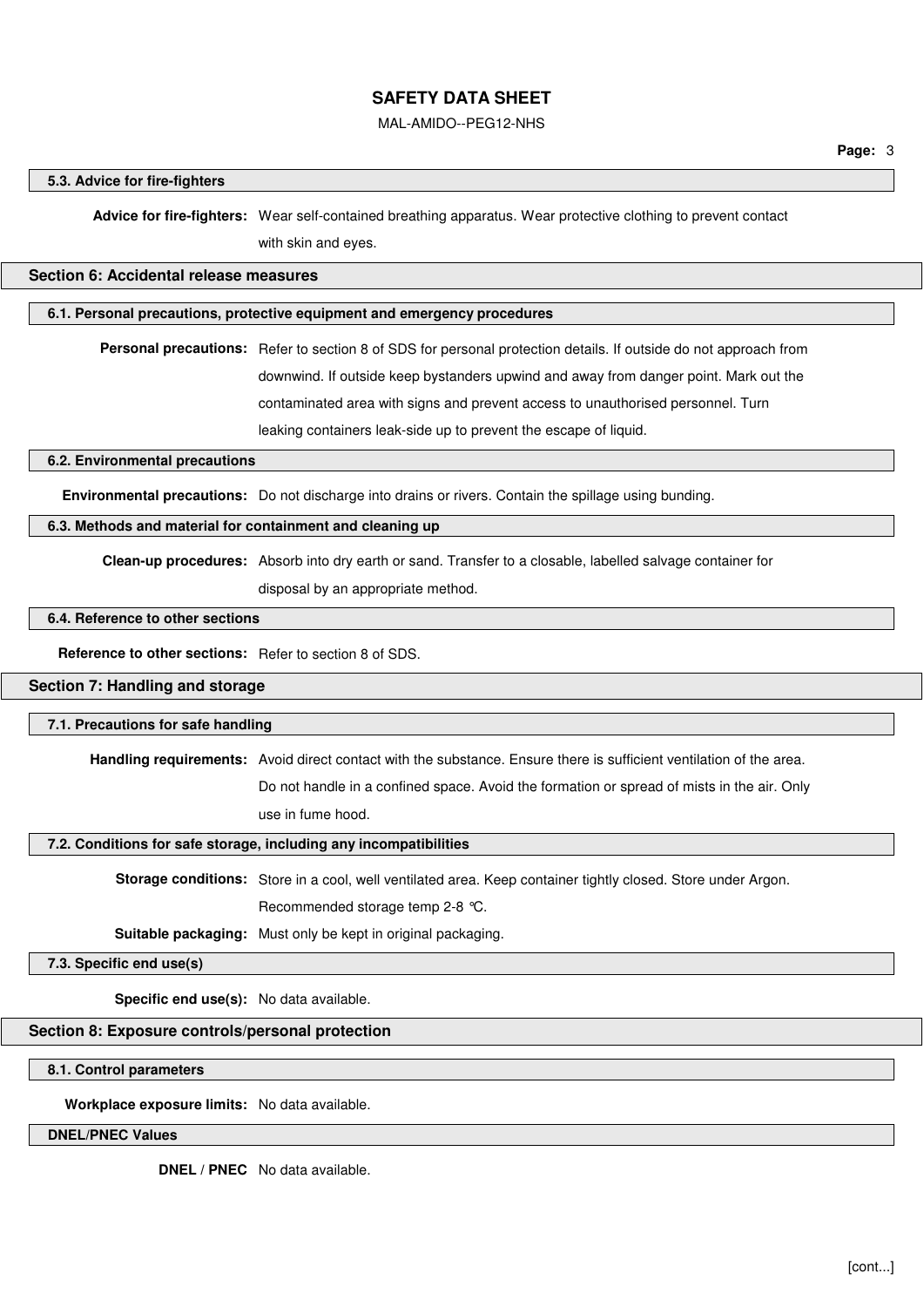#### MAL-AMIDO--PEG12-NHS

#### **8.2. Exposure controls**

**Engineering measures:** Ensure there is sufficient ventilation of the area. **Respiratory protection:** Self-contained breathing apparatus must be available in case of emergency. **Hand protection:** Protective gloves. **Eye protection:** Safety glasses. Ensure eye bath is to hand. **Skin protection:** Protective clothing.

# **Section 9: Physical and chemical properties**

### **9.1. Information on basic physical and chemical properties**

#### **State:** Liquid

| <b>Evaporation rate:</b> No data available.             |                                                                                              |                                            |
|---------------------------------------------------------|----------------------------------------------------------------------------------------------|--------------------------------------------|
|                                                         | <b>Oxidising:</b> No data available.                                                         |                                            |
| Solubility in water: No data available.                 |                                                                                              |                                            |
|                                                         | Viscosity: No data available.                                                                |                                            |
| <b>Boiling point/range °C:</b> No data available.       |                                                                                              | Melting point/range °C: No data available. |
| <b>Flammability limits %: lower:</b> No data available. |                                                                                              | <b>upper:</b> No data available.           |
|                                                         | Part.coeff. n-octanol/water: No data available.<br><b>Flash point °C:</b> No data available. |                                            |
| Autoflammability °C: No data available.                 |                                                                                              | Vapour pressure: No data available.        |
| Relative density: No data available.                    |                                                                                              | <b>pH:</b> No data available.              |
|                                                         | <b>VOC g/l:</b> No data available.                                                           |                                            |

**9.2. Other information**

**Other information:** No data available.

## **Section 10: Stability and reactivity**

**10.1. Reactivity**

**Reactivity:** Stable under recommended transport or storage conditions.

### **10.2. Chemical stability**

**Chemical stability:** Stable under normal conditions.

# **10.3. Possibility of hazardous reactions**

**Hazardous reactions:** Hazardous reactions will not occur under normal transport or storage conditions.

**10.4. Conditions to avoid**

**Conditions to avoid:** Heat. Moist air. Humidity.

**10.5. Incompatible materials**

**Materials to avoid:** Strong oxidising agents. Strong acids.

### **10.6. Hazardous decomposition products**

**Haz. decomp. products:** In combustion emits toxic fumes of carbon dioxide / carbon monoxide. Nitrogen oxides

(NOx).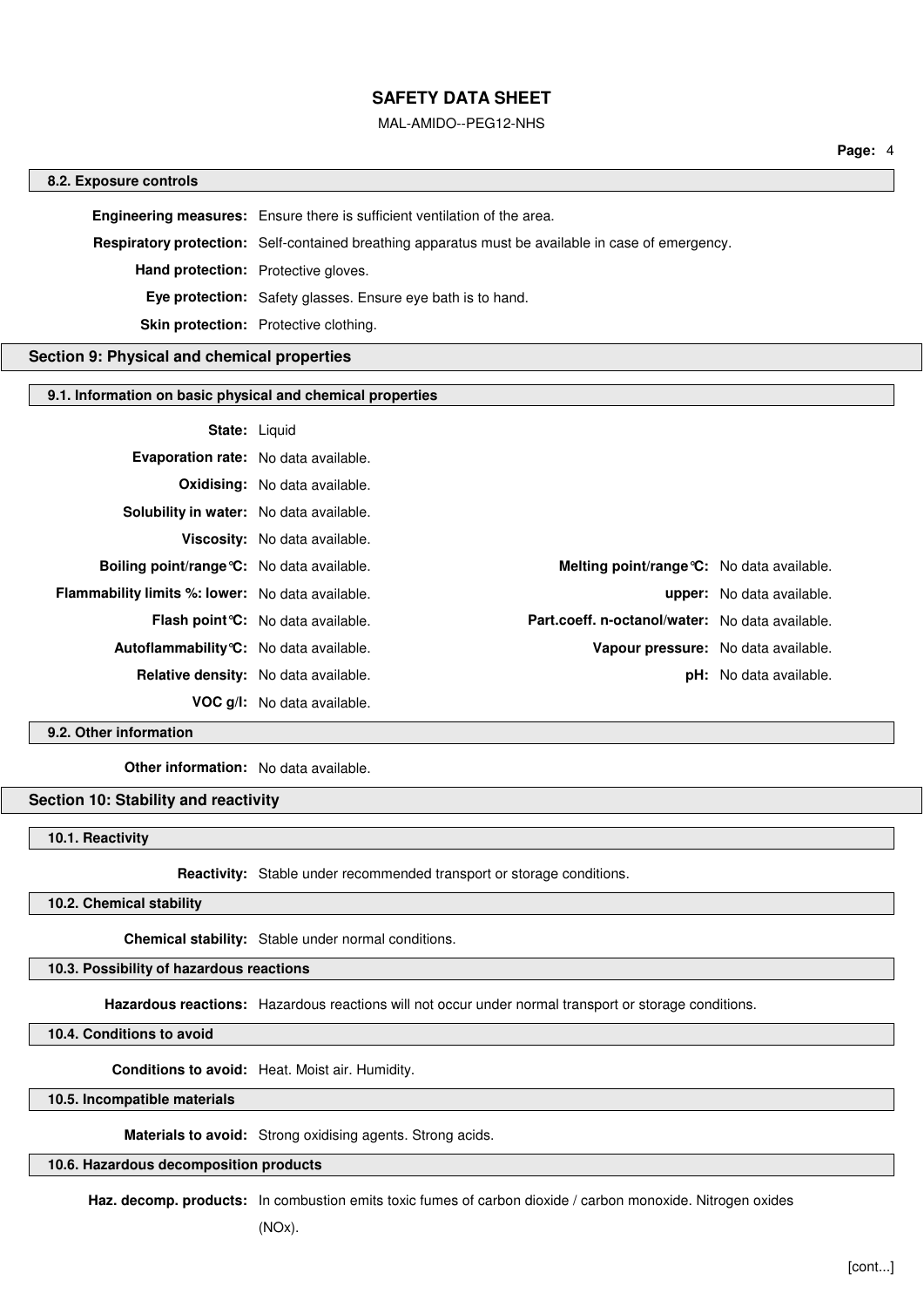### MAL-AMIDO--PEG12-NHS

### **Section 11: Toxicological information**

### **11.1. Information on toxicological effects**

#### **Relevant hazards for product:**

| Hazard                        | Route | Basis                 |
|-------------------------------|-------|-----------------------|
| Skin corrosion/irritation     | DRM   | Hazardous: calculated |
| Serious eye damage/irritation | OPT   | Hazardous: calculated |
| STOT-single exposure          | INH   | Hazardous: calculated |

# **Symptoms / routes of exposure**

**Skin contact:** There may be irritation and redness at the site of contact.

**Eye contact:** There may be irritation and redness. The eyes may water profusely.

**Ingestion:** There may be soreness and redness of the mouth and throat.

**Inhalation:** There may be irritation of the throat with a feeling of tightness in the chest. Exposure may cause coughing or wheezing.

**Delayed / immediate effects:** Delayed effects can be expected after long-term exposure.

# **Section 12: Ecological information**

# **12.1. Toxicity**

**Ecotoxicity values:** No data available.

**12.2. Persistence and degradability**

**Persistence and degradability:** No data available.

**12.3. Bioaccumulative potential**

**Bioaccumulative potential:** No data available.

**12.4. Mobility in soil**

**Mobility:** No data available.

# **12.5. Results of PBT and vPvB assessment**

**PBT identification:** This product is not identified as a PBT/vPvB substance.

**12.6. Other adverse effects**

**Other adverse effects:** No data available.

### **Section 13: Disposal considerations**

#### **13.1. Waste treatment methods**

| <b>Disposal operations:</b> Transfer to a suitable container and arrange for collection by specialised disposal     |
|---------------------------------------------------------------------------------------------------------------------|
| company. MATERIAL SHOULD BE DISPOSED OF IN ACCORDANCE WITH LOCAL,                                                   |
| STATE AND FEDERAL REGULATIONS                                                                                       |
| <b>Disposal of packaging:</b> Dispose of as special waste in compliance with local and national regulations Observe |
| all federal, state and local environmental regulations.                                                             |